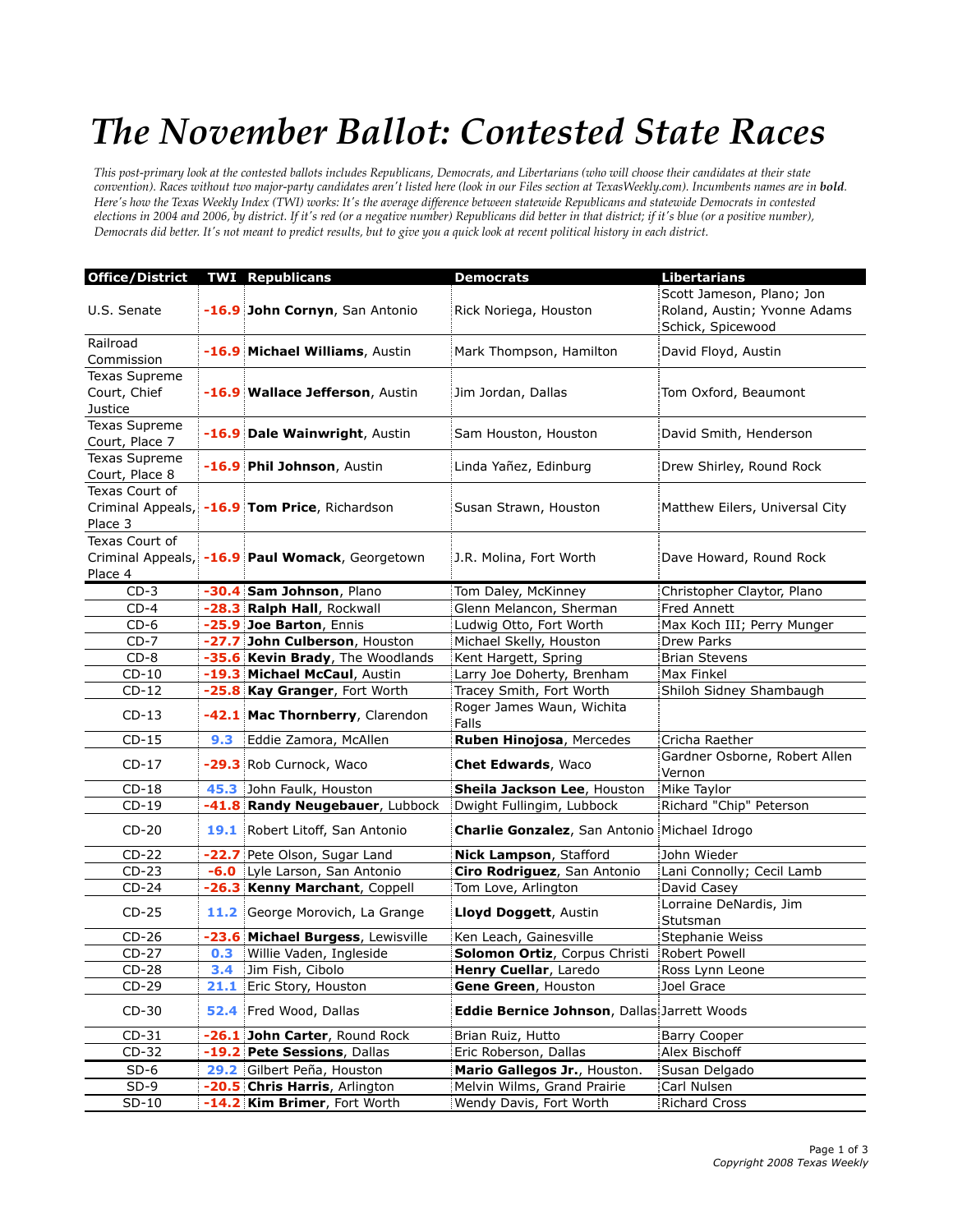| <b>Office/District</b> |         | <b>TWI Republicans</b>                 | <b>Democrats</b>                              | <b>Libertarians</b>           |
|------------------------|---------|----------------------------------------|-----------------------------------------------|-------------------------------|
| $SD-11$                |         | -23.3 Mike Jackson, La Porte           | Joe Jaworski, Galveston                       | Cliff Messina                 |
| $SD-16$                |         | -17.1 John Carona, Dallas              | Rain Levy-Minns, Dallas                       | Paul Osborn                   |
| $SD-21$                |         | 5.4 Louis Bruni Jr., Laredo            | Judith Zaffirini, Laredo                      | Barry Allison                 |
| $HD-1$                 |         | -8.3 George Lavender, Texarkana        | Stephen Frost, Atlanta                        | Tim Eason                     |
| $HD-3$                 | -18.8   | Kirby Hollingsworth, Mount<br>Vernon   | Mark Homer, Paris                             | Phil Cornell                  |
| $HD-4$                 |         | -31.4 Betty Brown, Terrell             | Victor Morales, Crandall                      | James Yow                     |
| $HD-9$                 |         | -22.7 Wayne Christian, Center          | Kenneth Franks, Pineland                      | Joe Allport                   |
| $HD-11$                |         | -31.7 Brian Walker, Tatum              | Chuck Hopson, Jacksonville                    | Paul Bryan                    |
| $HD-12$                |         | -19.2 Van Brookshire, Coldspring       | Jim McReynolds, Lufkin                        | Don Keith                     |
| $HD-17$                |         | -16.1 Tim Kleinschmidt, Lexington      | Donnie Dippel, La Grange                      | Alan Duesterhoft              |
| $HD-18$                |         | -24.4 John Otto, Dayton                | Arlan Foster, Liberty                         |                               |
| $HD-19$                |         | -20.0 Mike Hamilton, Mauriceville      | Larry Hunter, Vidor                           | William Gavin, Richard Ramsey |
| HD-20                  |         | -32.2 Dan Gattis, Georgetown           | Jim Dillon, Liberty Hill                      | Craig Weems                   |
| $HD-27$                |         | 15.6 Steve Host, Sugar Land            | Dora Olivo, Rosenberg                         |                               |
| HD-28                  |         | -28.6 John Zerwas, Richmond            | Dorothy Bottos, Hockley                       | M. Stephen Lucas              |
| HD-29                  |         | -25.6 Randy Weber, Pearland            | Kevin Murphy, Pearland                        |                               |
| HD-32                  |         | -22.3 Todd Hunter, Corpus Christi      | Juan Garcia III, Corpus Christi Lenard Nelson |                               |
| HD-33                  | 2.5     | Raul Torres, Corpus Christi            | Solomon Ortiz Jr., Corpus<br>Christi          | Justin Garrett                |
| HD-34                  | $-1.7$  | Connie Scott, Corpus Christi           | Abel Herrero, Corpus Christi                  |                               |
| $HD-41$                |         | -4.5 Javier Villalobos, McAllen        | Veronica Gonzales, McAllen                    | <b>Charles Snelling</b>       |
| HD-45                  |         | -11.4 Matt Young, Wimberley            | Patrick Rose, Dripping Springs Rom Gleinser   |                               |
| <b>HD-47</b>           |         | -3.4 Donna Keel, Austin                | Valinda Bolton, Austin                        | Alan Hultgren                 |
| <b>HD-48</b>           |         | -5.8 Pamela Waggoner, Austin           | Donna Howard, Austin                          | Ben Easton                    |
| HD-49                  |         | 47.3 Jim Haski, Austin                 | <b>Elliott Naishtat, Austin</b>               |                               |
| HD-50                  | 0.5     | Jerry Mikus Jr., Austin                | Mark Strama, Austin                           | Jerry Chandler                |
| HD-52                  |         | -17.0 Bryan Daniel, Georgetown         | Diana Maldonado, Round Rock                   | <b>Lillian Simmons</b>        |
| HD-55                  |         | -34.2 Ralph Sheffield, Temple          | Sam Murphey, Harker Heights                   | Chris Lane                    |
| HD-58                  |         | -36.0 Rob Orr, Burleson                | Greg Allen Kauffman, Crowley                  | Tom Stewart                   |
| HD-59                  |         | -33.8 Sid Miller, Stephenville         | Ernie Casbeer, Oglesby                        | Coy Reynolds                  |
| HD-60                  |         | -39.8 Jim Keffer, Eastland             | David Shupp, Mineral Wells                    |                               |
| $HD-61$                |         | -42.9 Phil King, Weatherford           | Charles William Randolph,<br>Decatur          | Richard Forsythe Jr.          |
| HD-62                  |         | -24.8 Larry Phillips, Sherman          | Peter "Pete" Veeck, Denison                   | J. Ryan Womble                |
| $HD-63$                |         | -47.3 Tan Parker, Flower Mound         | Jesus Carrillo, Denton                        | John Turner                   |
| HD-64                  |         | -23.7 Myra Crownover, Denton           | John McClelland, Denton                       | Jason Jordan                  |
| HD-73                  |         | -52.1 Doug Miller, New Braunfels       | Daniel Boone, Canyon Lake                     | Saannon Beckett McCracken     |
| HD-74                  | $-6.4$  | Thomas Kincaid Jr., Fort<br>Stockton   | Pete Gallego, Alpine                          |                               |
| HD-75                  |         | 19.7 Charlie Garza, El Paso            | <b>Chente Quintanilla, Tornillo</b>           |                               |
| <b>HD-78</b>           |         | -9.7 Dee Margo, El Paso                | Joseph Moody, El Paso                         | <b>Bill Collins</b>           |
| HD-82                  |         | -55.8 Tom Craddick, Midland            | Bill Dingus, Midland                          | <b>Sherry Phillips</b>        |
| HD-85                  |         | -31.0 Isaac Castro, Hamlin             | Joe Heflin, Crosbyton                         |                               |
| HD-86                  |         | -56.9 John Smithee, Amarillo           | James Wood, Amarillo                          | Kevin Howell                  |
| HD-90                  |         | 31.9 Lary Keilberg, Fort Worth         | Lon Burnam, Fort Worth                        |                               |
| HD-91                  | $-28.5$ | Kelly Hancock, North Richland<br>Hills | Chris Utchell, Watauga                        | Paul Mastin                   |
| HD-92                  |         | -30.1 Todd Smith, Euless               | Kalandra Wheeler, Euless                      | <b>Trey Hines</b>             |
| HD-93                  |         | -8.8 Bill Burch, Grand Prairie         | Paula Hightower Pierson,<br>Arlington         | Colin Sewards                 |
| HD-96                  |         | -16.2 Bill Zedler, Arlington           | Chris Turner, Burleson                        | Todd Litteken                 |
| HD-97                  |         | -23.6 Mark Shelton, Fort Worth         | Dan Barrett, Fort Worth                       | Rodney Wingo                  |
| <b>HD-98</b>           |         | -46.7 Vicki Truitt, Keller             | Nancy Moffat, Southlake                       | Stephen Smith                 |
| HD-99                  |         | -30.4 Charlie Geren, Fort Worth        | Sheila Ford-Henderson, Fort<br>Worth          | Robin Chester                 |
| HD-101                 |         | -12.6 Mike Anderson, Mesquite          | Robert Miklos, Dallas                         |                               |
| HD-102                 |         | -16.2 Tony Goolsby, Dallas             | Carol Kent, Dallas                            |                               |